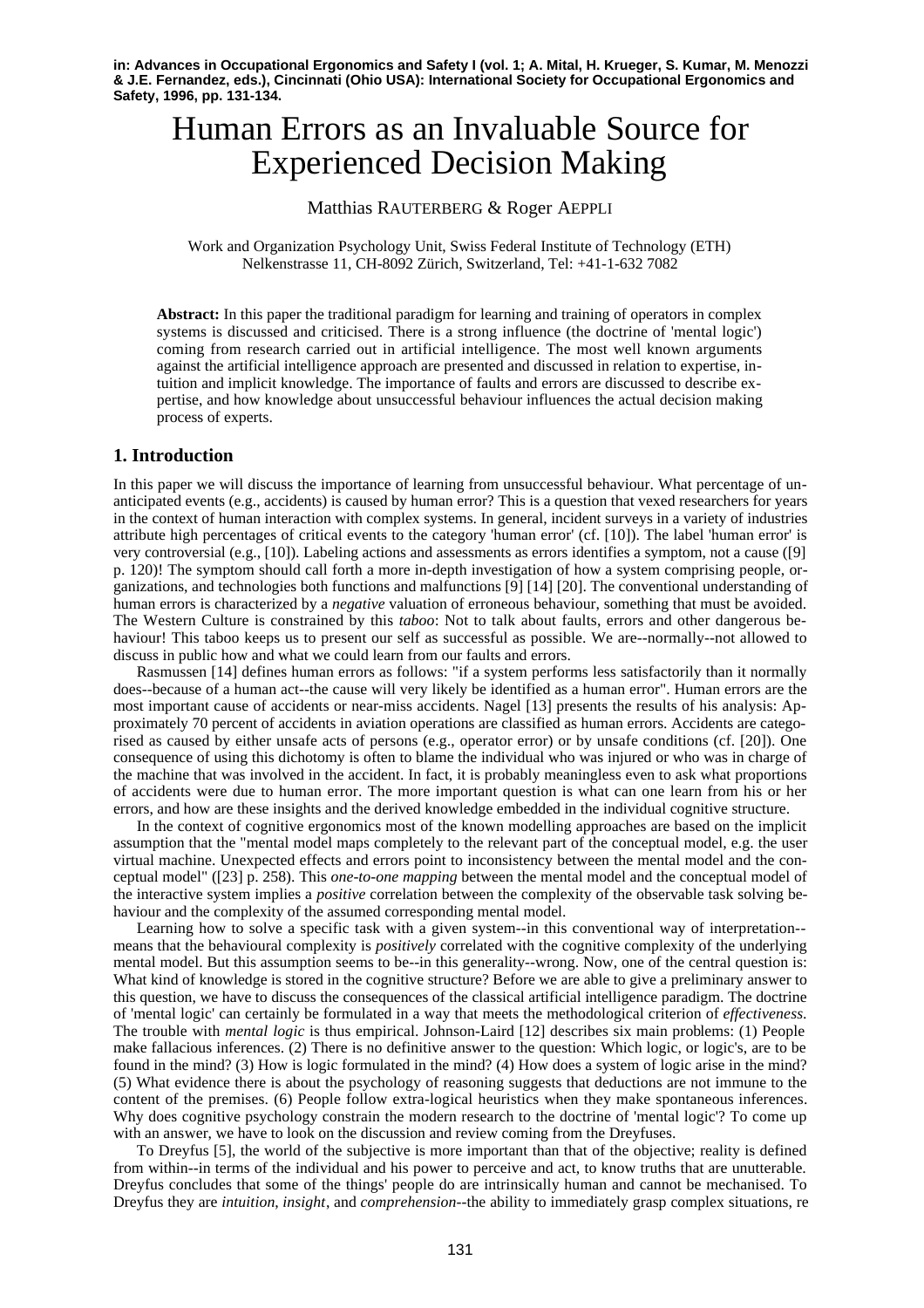#### **Advances in Occupational Ergonomics and Safety I (2 Vol.) 1996**

*M. Rauterberg & R. Aeppli / Human errors as an invaluable source for decision making* solving ambiguities, weeding the relevant from the irrelevant. According to Dreyfus, the conviction that we can formalise reality, explaining everything with rules, began--as far back as the days of ancient Greece--and have become so dominant in the twentieth century that few people question it. This is one explanation for the doctrine of 'mental logic'. Mary Henle [8] declares: "I have never found errors which could unambiguously be attributed to faulty reasoning." She suggests that mistakes arise because people misunderstand or forget premises, and because they import additional and unwarranted factual assumptions into their reasoning (see [9]).

The Dreyfuses [4] argument that only novices use facts and rules. But as we become expert, we forget the rules and act intuitively, automatically adjusting our behaviour to the perceived constraints. Most scientists assume that these kinds of abilities are based on the unconscious and simultaneous processing of signals coming from the eyes, the ears, and the hands. But the Dreyfuses [4] believe that intuition defies rational powers of description, that it can't be computerised. Like judgement and wisdom it is one of the *atomic element* of our world (i.e. *irreducible*). We share the critique of the Dreyfuses, but we do not follow their conclusions. To overcome the deadlock and 'mystical' situation following the Dreyfuses we need a new understanding of knowledge that gives an expert the ability to act intuitively.

# **2. Empirical Studies of 'Erroneous' Behaviour**

Our basic assumption is that human behaviour cannot be erroneous. Of course, human decisions and the behavioural consequences of these decisions can be classified afterwards as erroneous and faulty, but from a pure introspective standpoint--from the internal *psycho-*logic of the subject--each decision is the best solution fulfilling all actual constrains and restrictions: lack of information and/or motivation, lack of knowledge and/or qualification, over or under estimation of the task and/or context complexity etc. In this sense we share the position of the Dreyfuses.

#### *2.1. The 'law of requisite variety'*

Humans need variety to behave and to adapt. A total static environment is insufferable. Ashby ([2] p. 90) summarises his analysis of regulation and adaptation of biological systems as follows: "The concept of regulation is applicable when there is a set D of disturbances, to which the organism has a set R of responses, of which on any occasion it produces some one, rj say. The physico-chemical or other nature of the whole system then determines the outcome. This will have some value for the organism, either Good or Bad say. If the organism is well adapted, or has the know-how, its response rj as a variable, will be such a function of the disturbance di that the outcome will always lie in the subset marked Good. The law of requisite variety then says that such regulation cannot be achieved unless the regulator R, as a channel of communication, has more than a certain capacity. Thus, if D threatens to introduce a variety of 10 bits into the outcomes, and if survival demands that the outcomes be restricted to 2 bits, then at each action R must provide variety of at least 8 bits." This condition is one important reason to call the observable variety of human behaviour as *incompressible*.

If we try to translate this 'law of requisite variety' to normal human behaviour then we can describe it as follows: All human behaviour is characterized by a specific extent of variety. This variety of human behaviour can not be reduced to only a 'one best way'. If the system--in which the human has to behave--constrains this normal variety then we can observe 'errors'. In this sense an error is the necessary violation of system's restrictions caused by inappropriate system constrains. If a system constrains human behaviour to only one possible 'correct solution path' then we can observe a maximum of violations, say *errors*. Husseiny and Sabri [11] counted 644 "critical incidents" in a representative study analysing complex systems (this is equivalent to an error rate of 16%); they noted that in "non nuclear complex systems" the rate of slips lies only between 3% and 7%. Most complex systems are explicitly designed to constrain the operator's behaviour to a minimum of variety. Ulich [21] arguments against this 'one best way' doctrine of system design because users differ inter- and intraindividually. A system must have a minimum of flexibility to give all users the opportunity to behave in an *error-free way*. To investigate the relationship between behavioural and cognitive complexity we observe individual behaviour in its 'natural sense'. "Error and correct performance are two sides of the same coin" ([19], p. 82). We interpret--in a first step--all deviations of the correct solution path as exploratory behaviour caused by the need for variety, and not as faults or errors (cf. [33])!

#### *2.2. About the relationship between behavioural and cognitive complexity*

In one of our experiments [16] we compared the task solving behaviour of novices (subjects without experiences of electronic data processing EDP) with the behaviour of experts (subjects with a lot of EDP experience). We could show, that the complexity of the observable task solving process (the 'behavioural complexity') of novices is significantly larger than the complexity of the observable behaviour of experts. All six novices and all six experts solved exactly the same four different tasks completely (for more details see [15] and [16]). This important result seems to be--at the first glance--trivial. But, what does it really mean? If we assume--and this assumption seems to be very plausible--that the cognitive complexity of the real experts is significantly higher than the cognitive complexity of the novices then we must conclude that the correlation between behavioural and cognitive complexity is *negative*! And, *this* result is not trivial!

Note that in our experiment the minimal task complexity of all four tasks was only reached by one expert (task one: behavioural complexity  $= 6$ , the 'one best way'). We do not argument that this minimum cannot be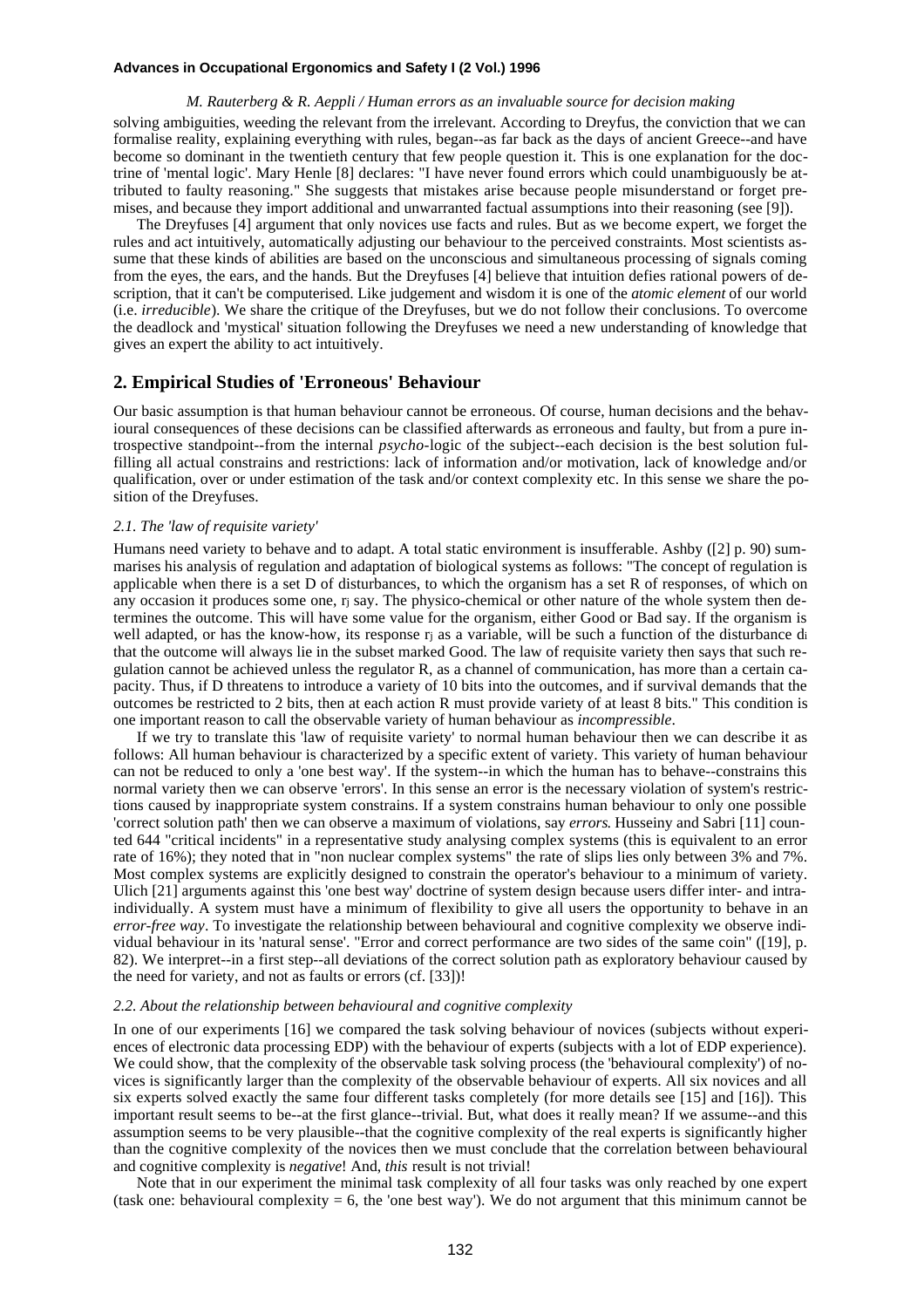#### **Advances in Occupational Ergonomics and Safety I (2 Vol.) 1996**

#### *M. Rauterberg & R. Aeppli / Human errors as an invaluable source for decision making*

reached, but to constrain human behaviour only to this minimum leads directly to the paradox of 'errors' of high skilled and over-trained experts. "The 'slip of action' considered here seem to have occurred almost exclusively during the largely automatic execution of highly practised and 'routinized' activities" ([19], p. 83).

Based on the important result, that the complexity of the observable behaviour of novices is larger than the complexity of experts' behaviour, we *must* conclude that the behavioural complexity is *negatively* correlated with the complexity of the corresponding mental model. If the cognitive structure is too simple and therefor incomplete, then the concrete observable task solving process must be filled up with many heuristics or trial and error behaviour [16]. This negative correlation can be interpreted in three different ways (see Figure 1).



**Figure 1.** Three possibilities for a negative correlation between behavioural and cognitive complexity.

The *first interpretation* (see Figure 1) means that the complexity of the particular mental task model is at the very early beginning of a learning process significantly higher than the complexity of the observable behaviour. This interpretation is obviously wrong (see also [18]). It is not plausible to assume that humans have substantial knowledge about an unknown task, beforehand!

The *second interpretation* (see Figure 1) means that the absolute value of the behavioural complexity approaches approximately to the absolute complexity value of the corresponding mental model. If the mental model is completed (the tangential point), then we can observe a positive correlation from that point on. This interpretation is congruent with the artificial intelligence assumption of *a positive correlation*--after the tangential point. One problem with this interpretation is that the most mental models are incomplete; they will never reach this tangential point (the "buggy" knowledge, see [3]). But, without this tangential point we can not assume a *positive correlation*.

The *third interpretation* (see Figure 1) means that--at the beginning--the behavioural complexity is significantly higher than the cognitive complexity. After a massive learning process with trial and error behaviour the novice excellerates to an advanced and later on to an expert. During this learning process a hughe amount of knowledge about unsuccessful trials is acquired. The complexity of this specific knowledge is responsible for the complexity overhead in the experts' mental models (see [17]). This is the most important reason why the crossing point does not mean that the complexity of the mental model is equivalent to the complexity of the complete and error free mental model.

The behavioural complexity shrinks to a minimum (constrained by the concrete task) and the cognitive complexity goes tangentially to a maximum that is significantly higher than the minimum of the behavioural complexity: The complexity of the--more or less--complete mental model *plus* the complexity of the knowledge about unsuccessful trials!

#### *2.3. What does we learn from errors?*

Arnold and Roe assume ([1] p. 205), "that errors may have great functionality for the user, especially during learning. When the user is able to find out what has caused the error and how to correct it, errors may be highly informative. This implies that one should not try to prevent all errors." This hypothesis was tested later in an empirical investigation by Frese et al [6]. Frese et al [6] describe the following four reasons for the positive role of errors in training: (1) "the mental model of a system is enhanced when a person makes an error … (2) mental models are better when they also encompass potential pitfalls and error prone problem areas … (3) when error-free training is aspired, the trainer will restrict the kind of strategies used by the trainees, because unrestricted strategies increase the chance to error … (4) errors not only appear in training but also in the actual work situation." They compared two groups: one group with an error training (N=15), and a second group with an error-avoidant training (N=8). In a speed test the error-training subjects produced significant fewer errors than the error-avoidant group. Gürtler ([7] p. 95) got the same results in the context of sports: "there, where more accidents were counted in the training phase, appeared less--above all of less grave consequences--accidents during the match. Few accidents during the training correlate with accidents of grave consequences during the match." Wehner [24] meta-analysed several important articles about human errors and came to the following conclusions: "(1) wrong actions are neither diffused nor irregular, (2) wrong actions appear in the context of successful problem solving behaviour, (3) the significance of errors and faults can only be understood as part of the whole problem solving process, and (4) successful and unsuccessful behaviour coexist." Van der